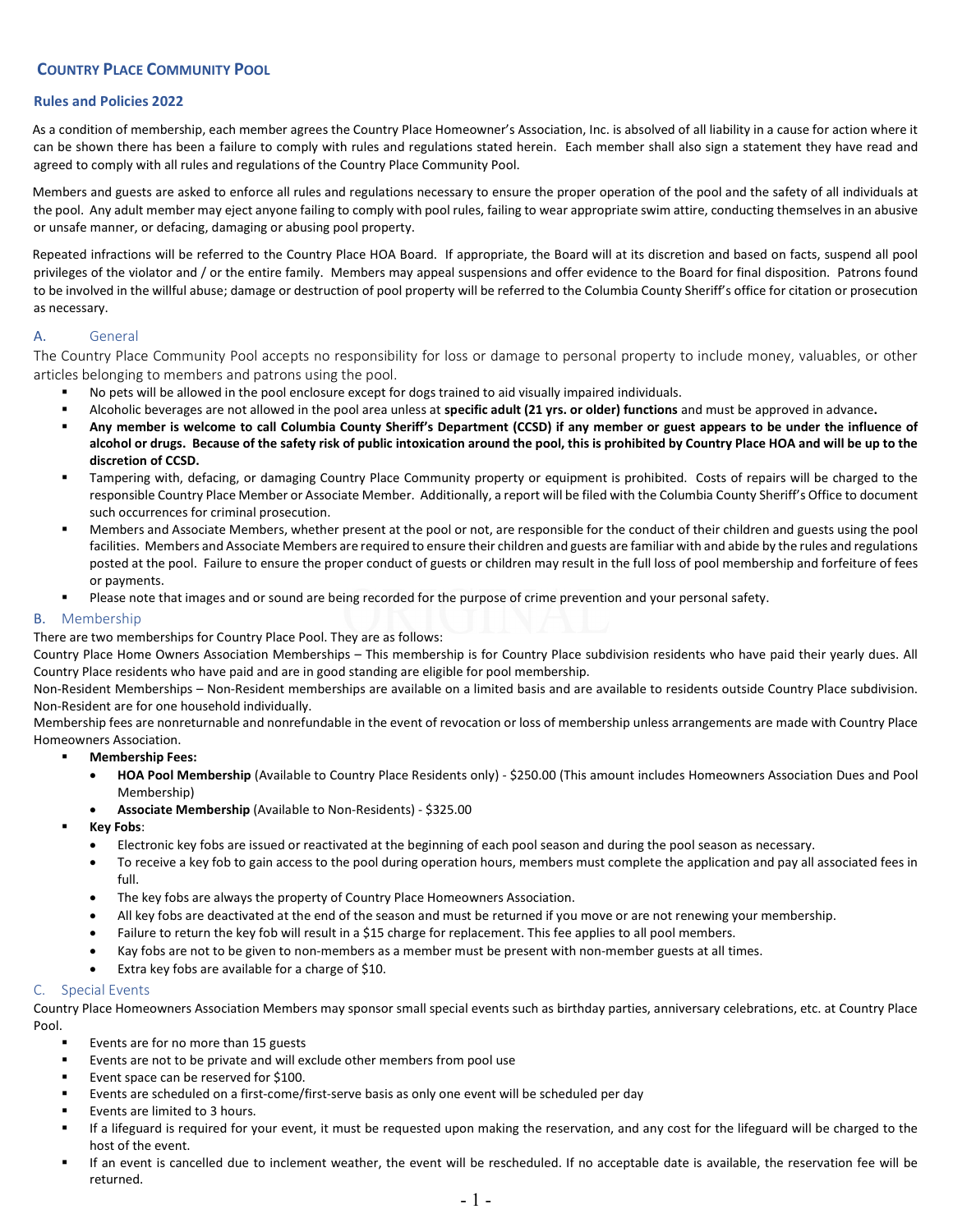- Cleaning after the event is the responsibility of the event host.
- NO ALCOHOL IS PERMITTED DURING POOL EVENTS
- To schedule an event, please email your request to countryplacepool@gmail.com.

### D. Guests

Members' immediate family members, including adult children and families are permitted to use the pool.

A household member must be present and in possession of the key fob.

Members may invite local guests (non-family or relatives) to use the pool only four (4) times each month (one time per week during any specific month). Adult Members must be present during all guest use.

### E. Pool Use, Health, and Safety

- Country Place Pool does not employ a lifeguard. All members, guests and patrons assume responsibility for their own safety. Country Place Pool and the Country Place Homeowners Association are not responsible for any loss, theft, damage or injury to members, patrons or other pool users.
- Children 13 years of age or younger must be accompanied by their parents or designated guardian/custodian at all times. Designated Guardians or Custodians are defined as:
	- Any HOA or Associate Member 13 years of age or older. Conduct of guardians or custodians and any family members or authorized guests in their care, are subject to all rules and regulations. Infractions by guardians or custodians or those individuals under their supervision are the direct responsibility of the HOA or Associate members who sponsor them and may result in membership cancellation.
	- Any person, not being immediate family or relation to a Regular or Associate Member, hired or serving as a temporary sitter, nanny, governess etc., so designated in writing by the Regular or Associate Member, whose minor children are in their care. This guardian or custodian will be responsible specifically for and limited to those minor children of the Regular or Associate Member only.
- Individuals will wear proper and appropriate swimming attire while using the pool. Street clothes or clothes designed for regular wear are prohibited for swimming. Cut-off shorts of any type of are prohibited
- (loose threads damage the filtration system). Swim wear must be appropriate for a public, family environment. Overly revealing swim wear is prohibited (examples: thong bottoms or transparent/translucent material).
- Radios are permitted. The volume must be kept low and must not be a disturbance to other members and guests. Overly loud music or music with explicit lyrics is prohibited.
- Swimming pool equipment including swim fins, goggles, masks, snorkels, air mattresses, tubes, etc. are allowed as long as the number of people using the pool is acceptable. Large floats, inflatable toys or other devices are prohibited if there more than 25 people using the pool.
- No running, pushing, wrestling or horseplay in or around the pool
- Do not sit or hang on the Pool Rope.
- No GLASS containers of any type will be permitted in the enclosure (inside the fence) of the pool.
- Regular disposable diapers are prohibited in either the regular or wading pools as they will damage the filtration system. Only approved commercial swim diapers (e.g., Huggies, Luvs, Pampers, etc.) are allowed and must be further contained by a swimsuit. Members must dispose of dirty diapers at home and not in the pool trash containers.
- Members are encouraged NOT to use the pool when they are ill, have an infection of any type, have an open wound or are wearing a bandage of any type.
- Please use the shower to rinse off oil-based lotions before entering the pool to prevent damage to the filtration system and possible downtime for the pool.
- Climbing on fences and retaining walls is prohibited.
- Any action that might result in injury or damage to property or person is strictly prohibited. Any members observing such behavior by other patrons, members or guests should immediately intervene or notify either the Country Place Pool Management or Homeowners Association.
- No foul language is permitted by ANYONE! Parents your teenagers or their friends who do not respect this will be asked to leave.
- No smoking or vaping is allowed. If you smoke outside of the pool fence do not leave your cigarette butt to litter the parking lot. If you have children in the pool do not leave them so that you can smoke.

### Wading Pool:

- Only children under six (6) years of age may use the wading pool.
- Any children using the wading pool must have a parent, guardian, or custodian in immediate proximity that
- shall be responsible for the child's conduct and safety.
- Only toys made of soft non-disintegrating materials are allowed in the wading pool.
- NO regular disposable diapers are permitted in the wading pool. Please use properly designed swim diapers and a swimsuit.

## F. Bath House/Pavilion:

- Members are requested to keep the restroom facilities clean. Do not flush any foreign articles such as sanitary napkins, disposable diapers, or paper towels down the toilets. Clean up of graffiti and other defacements or damages will be borne by the responsible party or sponsor.
- Do not PARK directly in front of the entry sidewalk.
- Clean up after yourself. Return chairs to their original space. We do not have employees to clean up after you.
- Please remember to turn lights off as you leave the restrooms.
- Report faulty plumbing or any needed repairs to Pool Management at (706) 786-1002.
- Dispose of all trash in the appropriate trash containers located throughout the pool area. (DO NOT dispose of soiled diapers in the trash bins surrounding the pool. These are to be taken with you.)
- Clean up all spilled drinks or food in the pool or pavilion area. Rinse all spills with water to prevent ants and other parasites. This is the responsibility of the person making the spill. Failure to properly clean drink or food spills will result in ejection from the pool area.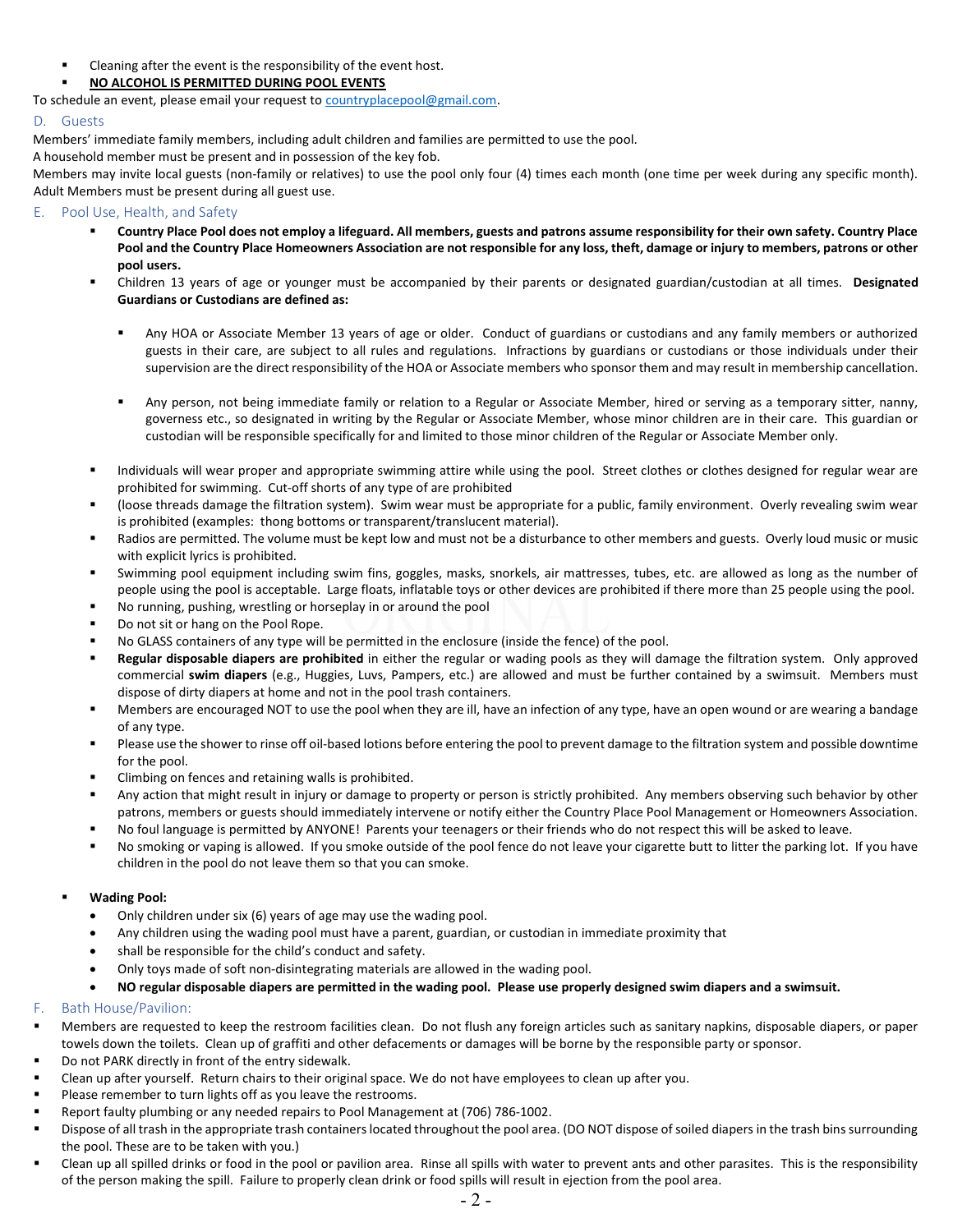- Country Place Pool is a family pool please respect others at all times. We do have cameras for security. Security concerns will be forwarded to the Columbia County Sheriff's Dept.
- Always remember WATCH your children and remember they are children and they will do wrong from time to time. Please don't scream at them unless there is danger. If you do need to scream (and we all do from time to time) please remove them until they can go back to proper behavior.

### G. Violations

Punishment for violations of the Country Place Homeowners Association (CPHOA) Pool rules:

- The CPHOA pool is a family-oriented facility that caters to children and families. Activities detracting from that orientation will not be tolerated.
- Pool members, guests and or family members who violate the pool rules are subject to punishment; from a warning to suspension of pool privileges based on incident and number of violations.
- CPHOA pool rules state that no alcohol beverages are allowed in the pool area, unless at specific adult functions. This violation will start with a warning and on the second violation will result in suspension of pool privileges.
- Pool patrons found to be involved in the willful abuse; damage or destruction of pool property will be referred to the Columbia County Sheriff's office for citation or prosecution. This violation will result in full restitution and a suspension if not financially resolved.
- A pool member who violates the pool rules will be given one written warning/violation notice and if a second violation occurs will have their pool membership suspended. The member will have their FOB inactivated and not be allowed in the pool area.
- Country Place residents are reminded; they are given free pool membership upon annual dues payment and signature of the pool rules. If the FOB is not returned after suspension, an additional \$15.00 fee will be charged.
- Pool members who reside outside of Country Place and who are suspended for the season, forfeit their pool membership fees and are required to return their FOB.
- The following pool violations can result in a warning and will increase in severity if further violations occur:
- Parents or members, whether present at the pool or not, are responsible for the conduct of their children and guests using pool facilities.
- No foul language is permitted by ANYONE! Parents, your teenagers or their friends who do not respect this will be asked to leave.
- No smoking or vaping is allowed. If you smoke outside of the pool fence do not leave your cigarette buts littering the parking lot